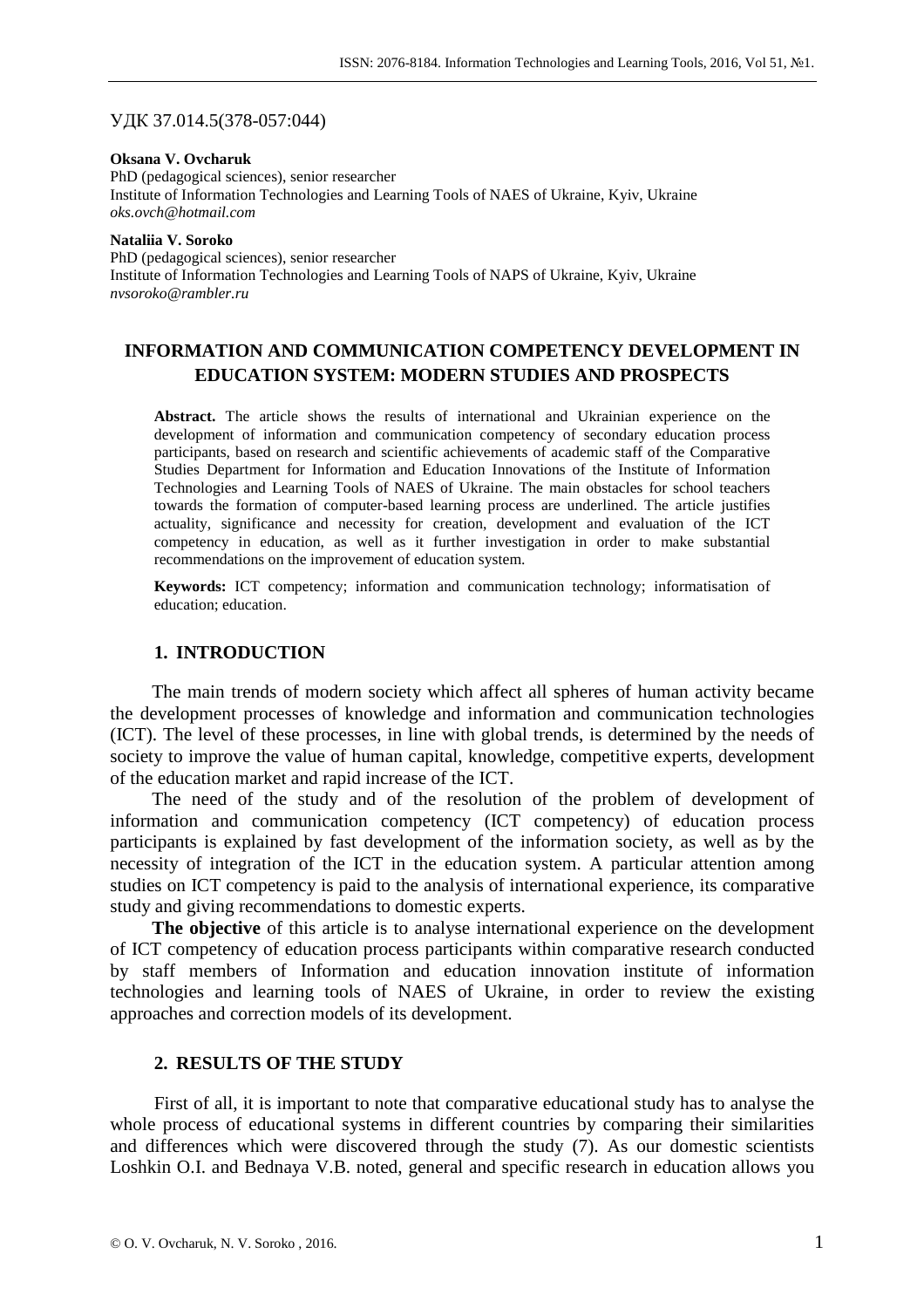to find and give a scientific interpretation of education traditions, its systems, allows to enrich national pedagogical culture through international experience, accumulating the knowledge on current trends of global development of education, permits to better understand national priorities of education, direct and predict its development.

The problems of development of ICT competency in the education system were raised in analytical studies of the following researchers of the Institute of Information Technologies and Learning of NAES of Ukraine: Bykova V.U., Bilous O.V., Gurzhiy A.M., Grytsenchuk O.O., Ivaniuk I.V., Kravchina O.E., Leshchenko M.P., Malytska I.D., Morze N.V., Ovcharuk O.V., Rozhdestvenska D.B., Soroko N.V., Spirina O.M., Tymchuk L.I., Tkachnko V.A., Shinenko M.A., etc.

ICT competency occupies a particular place among conceptual international instruments and strategies. The recommendation of the European Parliament and of the Council of Europe of 18<sup>th</sup> December 2006 on key competencies for lifelong learning (2006/962/EC) describes eight key competencies important for lifelong learning education, where digital competence is present and principally covers the issue of technologies and its usage for work, leisure time and communication. However, the above mentioned competencies contain the components of ICT competency, namely the ability to search, collect and process information data, its critical use, ability to differentiate real from virtual, use tools including software Internet tools for production, presentation and processing of information and data (12).

The concept of ICT competency has different degrees of interpretation depending on the type of education system, Ukrainian researchers Gurzhiy .M and Ovcharuk O.V have pointed out. Researchers give different connotation to this notion; they usually use the notion which is already described and enshrined in national documents and sometimes add their own colours in the research works. It is important to note that in international environment the notion of ICT competency is in line not only with technological or digital field, but it is associated with various aspects, including social, communication and civic aspects of human life and society.

Summarising all the debates on the issue of the ICT competencies, Gurzhiy A.M. and Ovcharuk O.V. (3) noted that this term should be understood as an ability to work individually or collectively, using necessary tools, resources, processes and systems, enabling to access and evaluate information obtained through any media resources and to use this information to solve problems, communicate generate innovative solutions, products and to obtain new knowledge.

Such researches as Leshchenko M.P., Kapoustian I.I. focus in their works on the development of ICT school teacher's competency in Nordic countries, in particular in Denmark, Finland, Iceland, Norway and Sweden. The experience of these countries is very important as they are in the top ten developed countries according to the Global Information Technological Report. Researchers (6) noted that due to the introduction if ICT in continuous education process, long-term systematic development of IC teachers competence and due to creation of cyberspace in general, higher and postgraduate education institutions, Nordic countries are considered as a well informational advanced and computerised society. The concept of continuous pedagogical education aimed at development of ICT teachers competency in Sweden is implemented on the basis of the official documents and strategies of international and non-governmental organisations (UNESCO, UNISEF, UNDP, Council of Europe, OECD, Swedish National Agency for education (Skolverket), etc), respecting educational traditions of Swedish society. Analysis of Swedish experience shows that teachers can benefit from systematic training by practicing ICT system, taking into account their qualification, motivation and age.

Ukrainian researcher Morze N.V. (10) has analysed the problems of development of school and higher education teacher's ICT competency and has claimed that ICT competency affects their level of professional competency and remains one of crucial needs of modern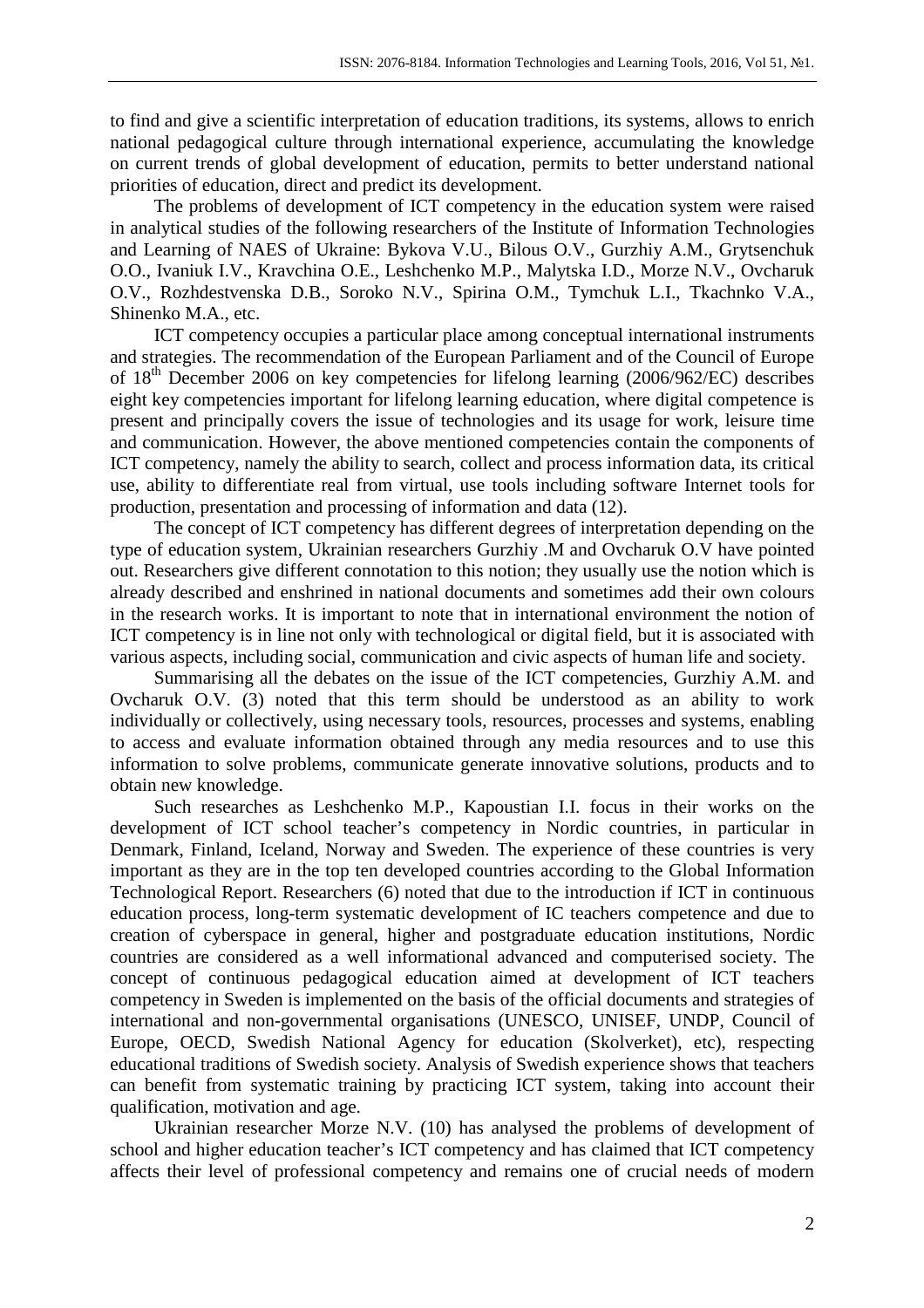training and self-development of academic staff. Therefore, it is of vital need to determine the content, pedagogical technologies of competence development and methods of its evaluation which will ensure its effective implementation of ICT functions in the learning process. After analysing the requirements for teachers for e-learning process, UNESCO recommendations on ICT competency framework, latest scientific and pedagogical investigations on formation of pedagogical competences and relying on personal pedagogical e-learning experience, researcher Morze N.V. has proposed the following teaching modules for ICT competency development: "Understanding the role of ICT in education", "Education curriculum and evaluation", "Pedagogical practices", "Technical and software tools", "Organisation and management of educational process", "Professional development". Based on comprehensive analysis of specified components, the behaviour indicators, that characterise the quality of academic staff in terms of knowledge and skills related to ICT using methodologies, have been identified. This allowed building up a profile of e-learning competence for higher education teachers and a background of behavioural indicators which helps to determine the level of skills excellence within ICT competency.

One of the major roles in ICT competency development is allocated to the creation of virtual education communities, created within training activities or educational project, Ukrainian scientists Ivaniuk I.V., Leshchenko M.P., Malytska I. D., Soroko N.V. affirmed. Among such projects, scientists highlight the following: European Schoolnet (EU project), Teachers network (Great Britain project), Open class/Networking educational community (Russia project), International Education and Resource Network (iEARN, international project). The above mentioned projects are important for creation of computer-based learning environment, connect the process of learning and communication of students and teachers, and give opportunity to demonstrate their own competences through ICT competency. Ivaniuk I.V. insists that the interaction between students and teacher in the framework of virtual learning communities, whatever their purpose or category, mainly leads to the acquisition of certain skills, competencies and abilities such as: ICT competency, sense of initiative, self-confidence, cultural awareness, multicultural competence, critical thinking, communication and organisation skills, knowledge of foreign languages, creativity and professional skills and social and civic competencies.

We consider that virtual learning communities form a virtual education environment, where we can educate, use a variety of data and information, practicing ICT tools. However, such tools are constantly in the process of improvement and development. Nevertheless, the process of cooperation between the parties is not limited in time and space, all participants of the educational process have the opportunity of professional cooperation, can develop their personal skills, improve their quality of teaching and learning, acquire and develop their ICT competency within of creation of the educational environment on global dimension (9).

Ukrainian researcher, Soroko N.V. shows in her works that is crucially important to create such programmes that would be aimed at improving of ICT competency of teachers and will be incorporated in training system and have practice-oriented character, updated according to the teachers needs and demands and development of information society (12). Analysis of theoretical and methodological approaches on ICT competency issues, allowed developing teacher competence in terms of computerised environment. This model includes several components: a target component (setting goals, objectives, principles and training), methodical component (development of training content, development of the assessment system), technological (forms and types of educational activities), result oriented component (main types of professional activities); it provides continuity of learning process, selfeducation, based on exchange of experience through participation in educational networking communities, forums and projects, distance learning and gives opportunity for teachers to work on further development of ICT competency.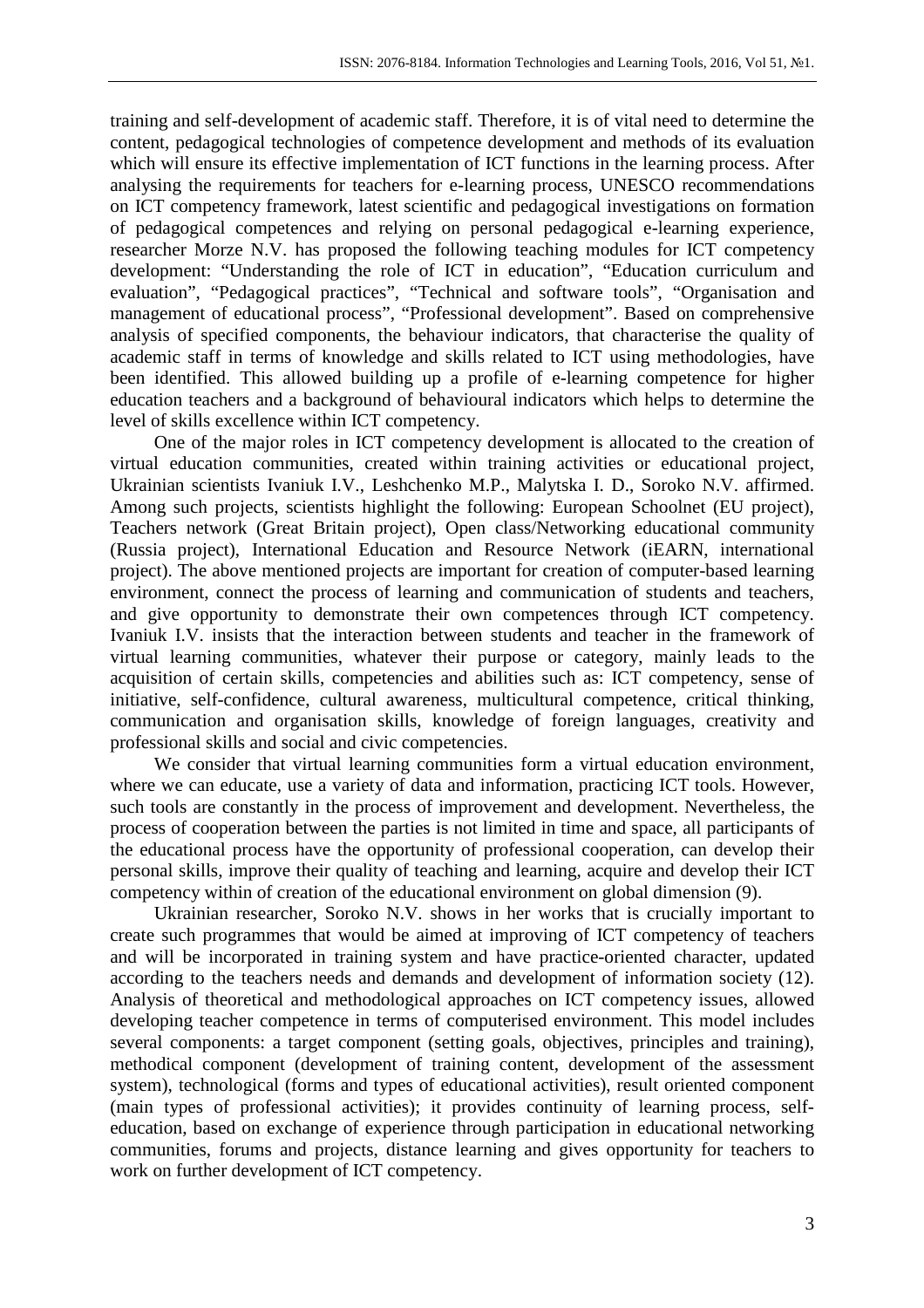Scientist O. O. Hrytsenchuk [2] between the conditions of the process and development of ICT competency of students sees the process of conducting monitoring studies, during which it appears the current state of their academic achievements in the field of ICT, identifies the main problems encountered in the process and their projected paths solution. She drew attention to the experience of international organizations such as the International Association for the Evaluation of Educational Achievement, Organization for Economic Cooperation and Development, documents and analytical materials of the Council of Europe and European Commission, EURYDICE, Educational Testing Service (USA), Australian Council for Educational Research etc. The researcher [2] pays attention to the analysis of documents and materials of international pedagogical research in the sphere of ICT implementation and its influence on the quality of education. The monitoring surveys of students' ICT competency development should be executed on the base of competence-based and practice-oriented approaches to education. Thus, the modelling of ICT competency development monitoring process can be observed in two aspects: the evaluation of the level of knowledge, skills and personal attitudes as well as in the scope of values in the sphere of ICT and the ability to use them in for life and work, and the evaluation of the ICT competency level which it is necessary in the concrete learning subject. Hrytsenchuk O.О. stresses that students' IC-competency monitoring perspective in national practices can be defined, by improving the process of systematic procedures and monitoring implementation into school practice which will influence on the whole education quality learning achievements.

Bilous O. V. [1] notes that for many European countries the issue of standardization and certification infrared competence of teachers is relevant.

The standards are the guarantee that students graduate from secondary schools will be ready for the challenges and demands of the labour market and able to contribute to society development. In the same time teachers and school heads are able to take advantage of ICT to provide quality educational services. Bilous O. V. analyses international programs of certification in the sphere of ICT: ECDL (European Computer Driving License) and European Pedagogical ICT License (EPICT). ECDL consists of the modules devoted to the skills and competencies needed for the PC and basic computer programs use. In the same time, EPICT is focused on teachers' competencies to use ICT.

The standardization of ICT competency is one of the key solutions to the problem of the development of teachers' ICT competency and bringing the results of teacher training in information and communication technologies in compliance with the Information Society progress.

Kravchyna O.E. [5] focuses on the role of ICT competency of teachers in administrative work within the educational process in secondary schools. Analysis of the activity of the Department for Education and Skills of Great Britain, BECTA (2009) and foreign researchers studies such as K. Green, B. Lee, E. Springall, R. Bemrose, J. Irving, J. Mayo on the ICT competency development gave the possibility to the above mentioned researcher to underline the necessary skill for teachers which allow to: create electronic repositories in the Internet and intranet, find, select and demonstrate the data according to the tasks of the education process; use basic peripherals tools; master the techniques of creating their own electronic material from available sources; process and present the information in effective for the task form, compose their own material summarizing, comparing, contrasting, converting different data; select, install and use the software; use Web 2.0 services in order to organize educational process; choose convenient form of data to transfer data and knowledge to students, parents, colleagues, school administration etc.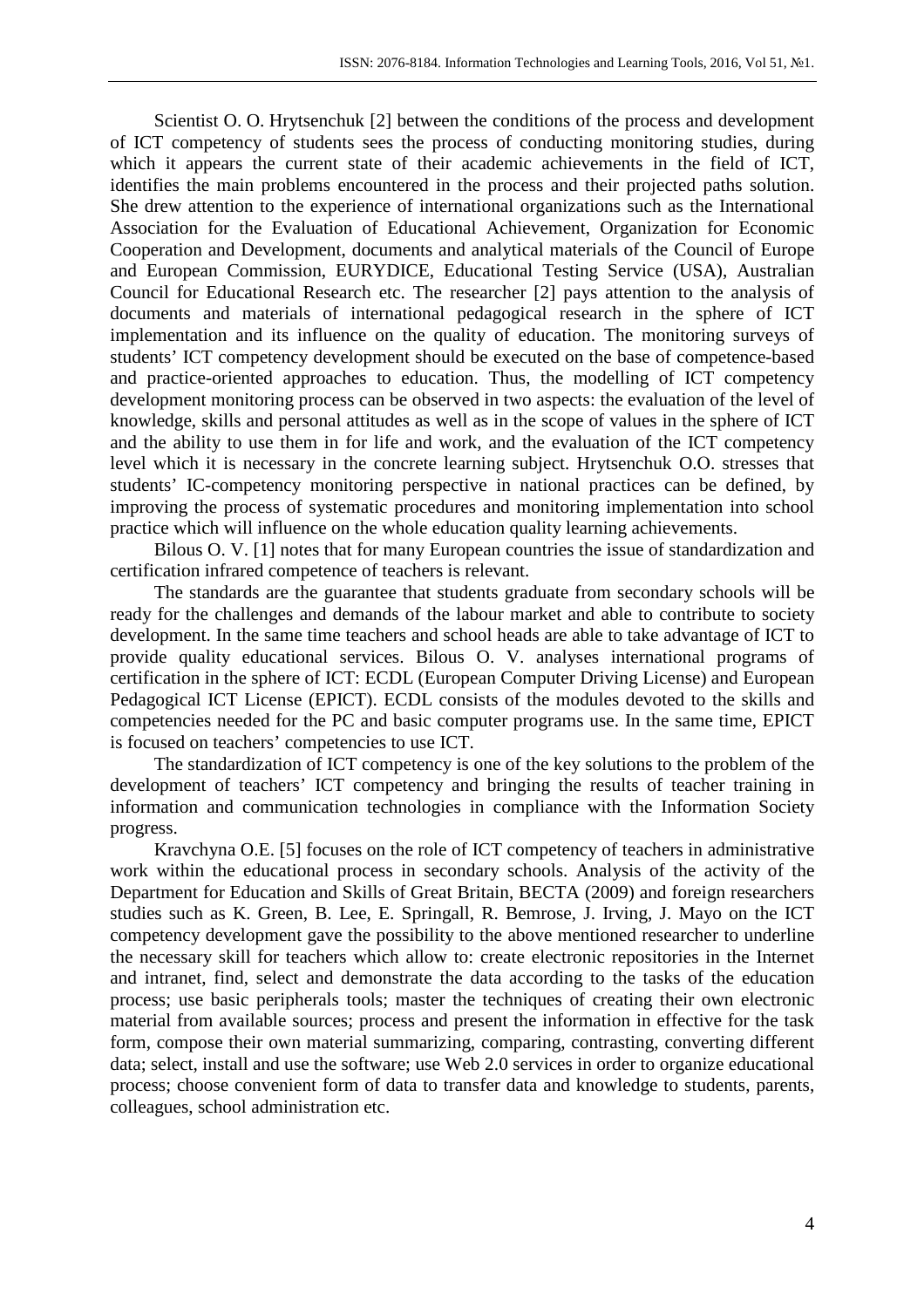## **3. CONCLUSIONS AND PROSPECTS OF FURTHER RESEARCH**

Investigation of formation and development of ICT competency experience is now in the focus of the Ukrainian and foreign researchers of Europe.

It was found out that school education should take into account the need of through the use of ICT to overcome the challenges and obstacles that arise in teaching various subjects, including strategies of developed countries on the role of ICT in lifelong learning and in the context of competency oriented education. The most common practice of the standardization of ICT competency of teachers in the European educational space is done by the use of international certification programs.

It was determined that the cooperation of the educational process participants in virtual educational, academic communities (media), collaborative approach, mastering the latest web services, etc., increases the motivation to develop ICT skills, encouraging them to interact and learn new different subjects knowledge, involving ICT instruments, creating opportunities of ICT competency development.

A number of obstacles for schools and teachers to the creation of computer-based learning environment are revealed: the lack of computers in the home use of students and teachers; lack of opportunities to learn independently in computer classes; teachers lack time to prepare lessons that uses multimedia; lack of computer literacy of teacher; lack of cooperation between teachers of different subjects with the ICT teacher; teachers do not set enough time to study the possibilities of the Internet in their work schedule; difficulties of integration of the computer in lessons' structure of classes; lack of computer time for all students and teachers in school; in the school schedule it's not provided a special time for the Internet use in the classroom; lack of sufficient motivation of students to academic work, while they are interested more in a variety of games, music, checking performance of the PC.

Formation, development and evaluation of ICT competency of teachers and students are extremely important issue that requires further research to provide recommendations for areas of improvement of education in the information society.

## **REFERENCES (TRANSLATED AND TRANSLITERATED)**

- 1. Bilous O. Professional training of future teachers in the European Union in terms of informatization of education /Information Technologies and Learning Tools. – 2012. –  $\mathbb{N}^2$  3 (29). – Available from : http://journal.iitta.gov.ua/index.php/itlt/article/view/600 (in Ukrainian)
- 2. Grytsenchuk О. Students' information and communication competence as an aspect of monitoring (OESD and IEA international comparative study experience) /Information Technologies and Learning Tools. – 2013. –  $N_2$  6 (38). – Available from: http://journal.iitta.gov.ua/index.php/itlt/article/view/958/709#.VLSG1HY0qZk (in Ukrainian)
- 3. Gurzhiy А., Ovcharuk O. Discussion aspects of information and communication technologies competencies: international approaches and ukrainian prospеcts /Information Technologies in Education. – 2013 - № 15. – с. 38 – 43. (in Ukrainian)
- 4. Ivaniuk I.V. Experience of virtual learning communities in the formation of multicultural competence of pupils : the international aspect /Postmetodika, 2013. – 2 (111). р. 59-64. (in Ukrainian)
- 5. Kravchina O. The development of teachers ICT competence in the implementation of automated control systems /Comparative Education: Comparative approaches for supporting and developing talent. - 2011 (Part ІІ). - p. 1-16. (in Ukrainian)
- 6. Leshchenko M., Kapustyan I. Informatization of long life pedagogical education system in Sweden [online] /M. Leshenk., I. Kapustyan //International journal "Education Technology and Society". – 2013.  $-$  № 1. – P. 800–845. – Available from : http://ifets.ieee.org/russian/periodical/V\_161\_2013EE.html. – 11.11.2013. (in Russian)
- 7. Lokshina O., Bednaja V. Curriculum subjects "Comparative Education" (for specialists, masters) К.: МАUP, 2005. – 14 p.
- 8. Malytska I.D. Virtual communities as innovative educational environments in the systems of education of foreign countries /Information Technologies in Education. - 2013. - № 15. – С. 276-284. (in Ukrainian)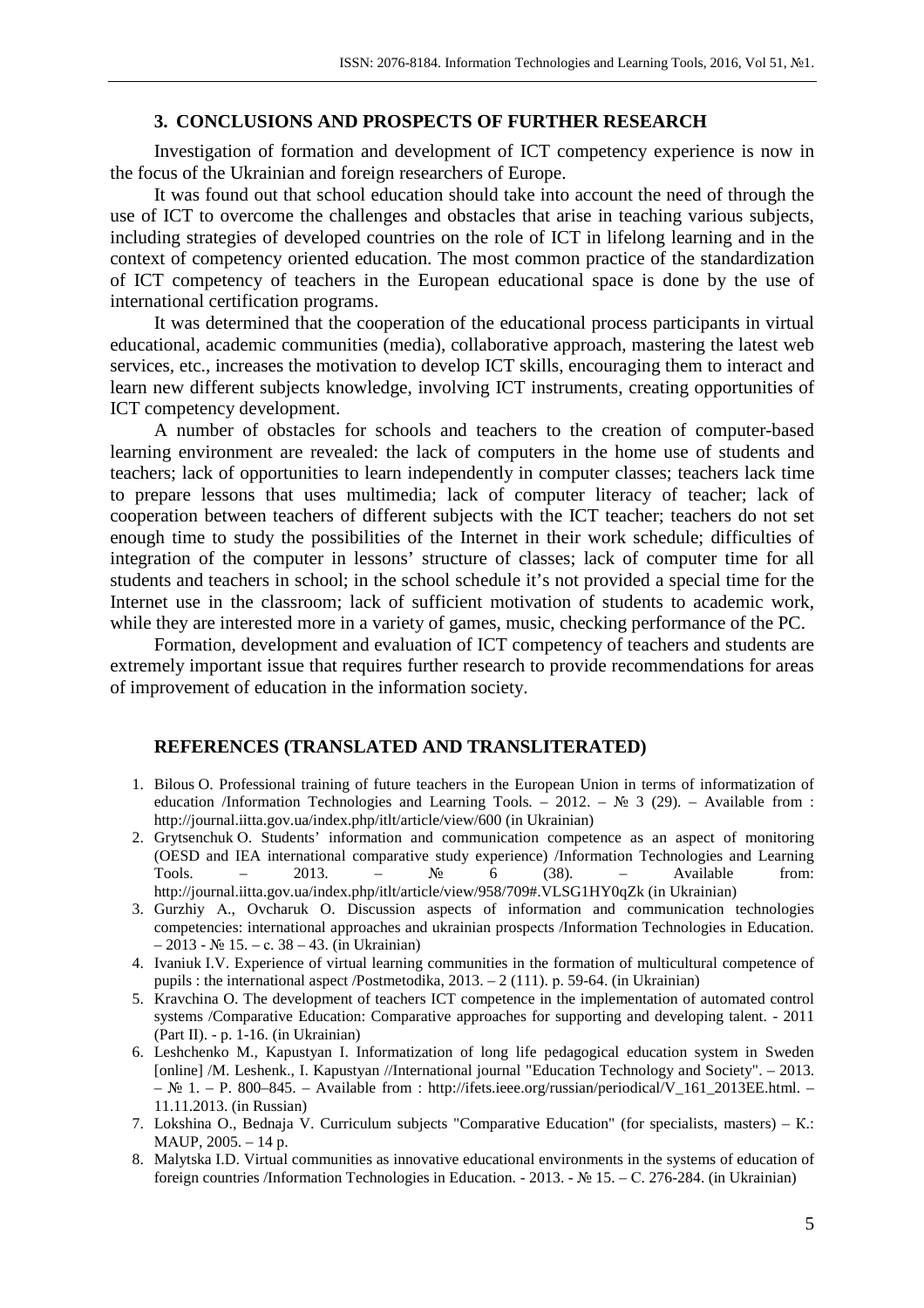- 9. Malytska I.D. Virtual learning communities as effective means for ICT competence formation: foreign experience [online] /І.D. Malytska //Іnformation Technologies and Learning Tools. – 2013. – No 6 (36). – Available from : http://journal.iitta.gov.ua/index.php/itlt/article (in Ukrainian)
- 10. Morze N. Glazunova O. Forming and evaluation of ICT competence of scientific and pedagogical staff in conditions of distance learning technologies introduction /N. Morze, O. Glazunova /[online] Information Technologies and Learning Tools – 2012. №6 (32). – Available from: http://www.journal.iitta.gov.ua. (in Ukrainian)
- 11. Ovcharuk O.V. Informational support of interdisciplinary approach in the general secondary education /Information Technologies and Learning Tools – 2013. – №5. – Available from : http://journal.iitta.gov.ua/index.php/itlt/article/view. (in Ukrainian)
- 12. Soroko N.V. The development of information and communication competence of teachers philological specialty in computer-based oriented environment/Thesis of the Candidate of Pedagogical Sciences Degree: 13.00.10 /N.V. Soroko – К., 2012. – 257 p. (in Ukrainian).

*Text of the article was accepted by Editorial Team 23.01.2016* 

# **РАЗВИТИЕ ИНФОРМАЦИОННО-КОММУНИКАЦИОННОЙ КОМПЕТЕНТНОСТИ В СИСТЕМЕ ОБРАЗОВАНИЯ: СОВРЕМЕННЫЕ ИССЛЕДОВАНИЯ И ПЕРСПЕКТИВЫ**

#### **Овчарук Оксана Васильевна**

кандидат педагогических наук, старший научный сотрудник Институт информационных технологий и средств обучения НАПН Украины, г. Киев, Украина *oks.ovch@hotmail.com* 

#### **Сороко Наталья Владимировна**

кандидат педагогических наук, старший научный сотрудник Институт информационных технологий и средств обучения НАПН Украины, г. Киев, Украина *nvsoroko@rambler.ru* 

**Аннотация**. В статье представлены результаты анализа международного и отечественного опыта относительно развития информационно-коммуникационной компетентности участников учебного процесса в общеобразовательных учебных заведениях, которые вошли в основные научные статьи сотрудников отдела компаративистики информационнообразовательных инноваций Института информационных технологий и средств обучения Национальной академии педагогических наук Украины. Выделены основные препятствия для учебных заведений и учителей на пути создания компьютерно ориентированной учебной среды. Обосновано, что формирование, развитие и оценка ИК-компетентности участников образовательного процесса являются актуальными вопросами, требующими дальнейших исследований для предоставления рекомендаций по направлениям совершенствования системы образования в условиях информационного общества.

**Ключевые слова:** информационно-коммуникационная компетентность; информационнокоммуникационные технологии; информатизация образования; система образования.

# **РОЗВИТОК ІНФОРМАЦІЙНО-КОМУНІКАЦІЙНОЇ КОМПЕТЕНТНОСТІ В СИСТЕМІ ОСВІТИ: СУЧАСНІ ДОСЛІДЖЕННЯ ТА ПЕРСПЕКТИВИ**

#### **Овчарук Оксана Василівна**

кандидат педагогічних наук, старший науковий співробітник Інститут інформаційних технологій і засобів навчання НАПН України, м. Київ, Україна *oks.ovch@hotmail.com* 

### **Сороко Наталія Володимирівна**

кандидат педагогічних наук, старший науковий співробітник Інститут інформаційних технологій і засобів навчання НАПН України, м. Київ, Україна *nvsoroko@rambler.ru*